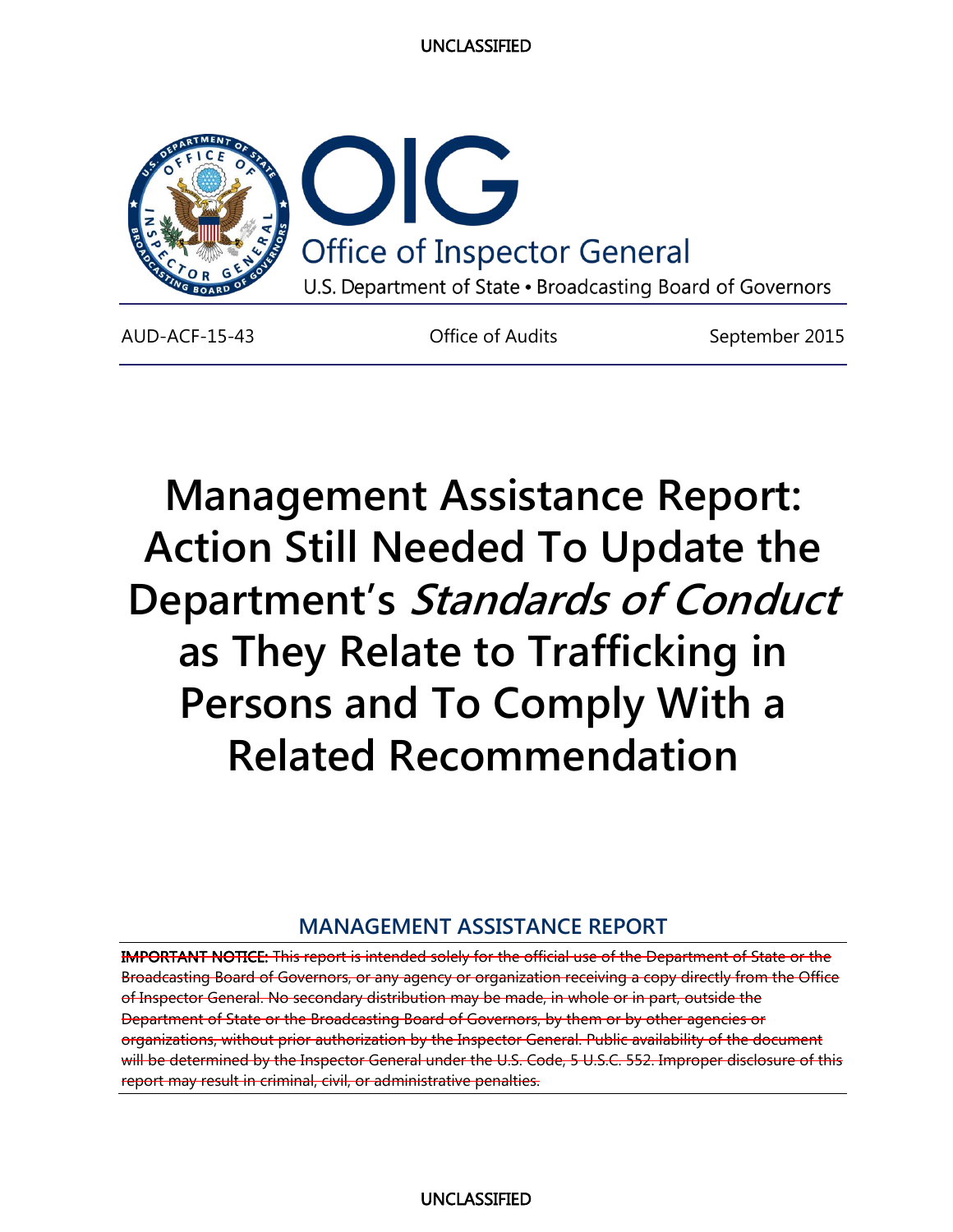### **Summary of Review**

 In 2011, the Office of Inspector General (OIG) made 3 recommendations to the Office to requirements. Specifically, OIG recommended that J/TIP include the U.S. Government's Monitor and Combat Trafficking in Persons (J/TIP) that were intended to increase awareness among Department employees about trafficking in persons (TIP) policies and Trafficking in Persons policy in the Department's Foreign Affairs Manual, expand its code of conduct for employees to cover conduct with respect to TIP activities, and provide training on TIP.

 Although J/TIP concurred with all the recommendations offered, 2 of the 3 recommendations have not been fully implemented nearly 4 years later. As a result, the compelled to elevate this issue to the Under Secretary for Civilian Security, Democracy, and Department is not well-positioned to hold employees accountable for violations of TIP or to ensure TIP policies and requirements are understood and followed. Therefore, OIG is Human Rights.

 In its September 3, 2015, response (see Appendix A) to a draft of this report, the Under sufficient to close one of the three open recommendations made to J/TIP. In this same plan of action to complete corrective actions on the open recommendations. OIG considers the two recommendations resolved, pending further action. However, these recommendations will remain open until fully implemented. Secretary for Civilian Security, Democracy, and Human Rights provided information response, the Under Secretary concurred with the two recommendations offered that intend to establish the status of corrective actions and the development and execution of a

# BACKGROUND

 The Department of State's (Department's) Office to Monitor and Combat Trafficking in Persons (J/TIP)<sup>1</sup> leads the U.S. global engagement in the fight against human trafficking; and pursues policies, partnerships, and practices that uphold the "3P" paradigm of prosecuting traffickers, protecting victims, and preventing trafficking.<sup>2</sup> The Director of J/TIP formulates, directs, and implements the Department's policies on human trafficking.<sup>[3](#page-1-2)</sup>

 $\overline{a}$ 

<span id="page-1-0"></span> Combat Trafficking in Persons was moved from under the Under Secretary for Global Affairs (G) to a newly-created Under Secretary for Civilian Security, Democracy, and Human Rights (J). Thus, G/TIP changed to J/TIP.  $1$  As a result of the 2010 Quadrennial Diplomacy and Development Review, in January 2012, the Office to Monitor and

<span id="page-1-2"></span><span id="page-1-1"></span><sup>&</sup>lt;sup>2</sup> See [http://www.state.gov/j/tip/index.htm.](http://www.state.gov/j/tip/index.htm) The J/TIP website states: "Over the past 15 years, 'trafficking in persons' and 'human trafficking' have been used as umbrella terms for activities involved when someone obtains or holds a person in compelled service. … The United States government considers trafficking in persons to include all of the criminal conduct involved in forced labor and sex trafficking, essentially the conduct involved in reducing or holding someone in compelled service. Under the Trafficking Victims Protection Act as amended (TVPA) and consistent with the United Nations Protocol to Prevent, Suppress and Punish Trafficking in Persons, Especially Women and Children (Palermo Protocol), individuals may be trafficking victims regardless of whether they once consented, participated in a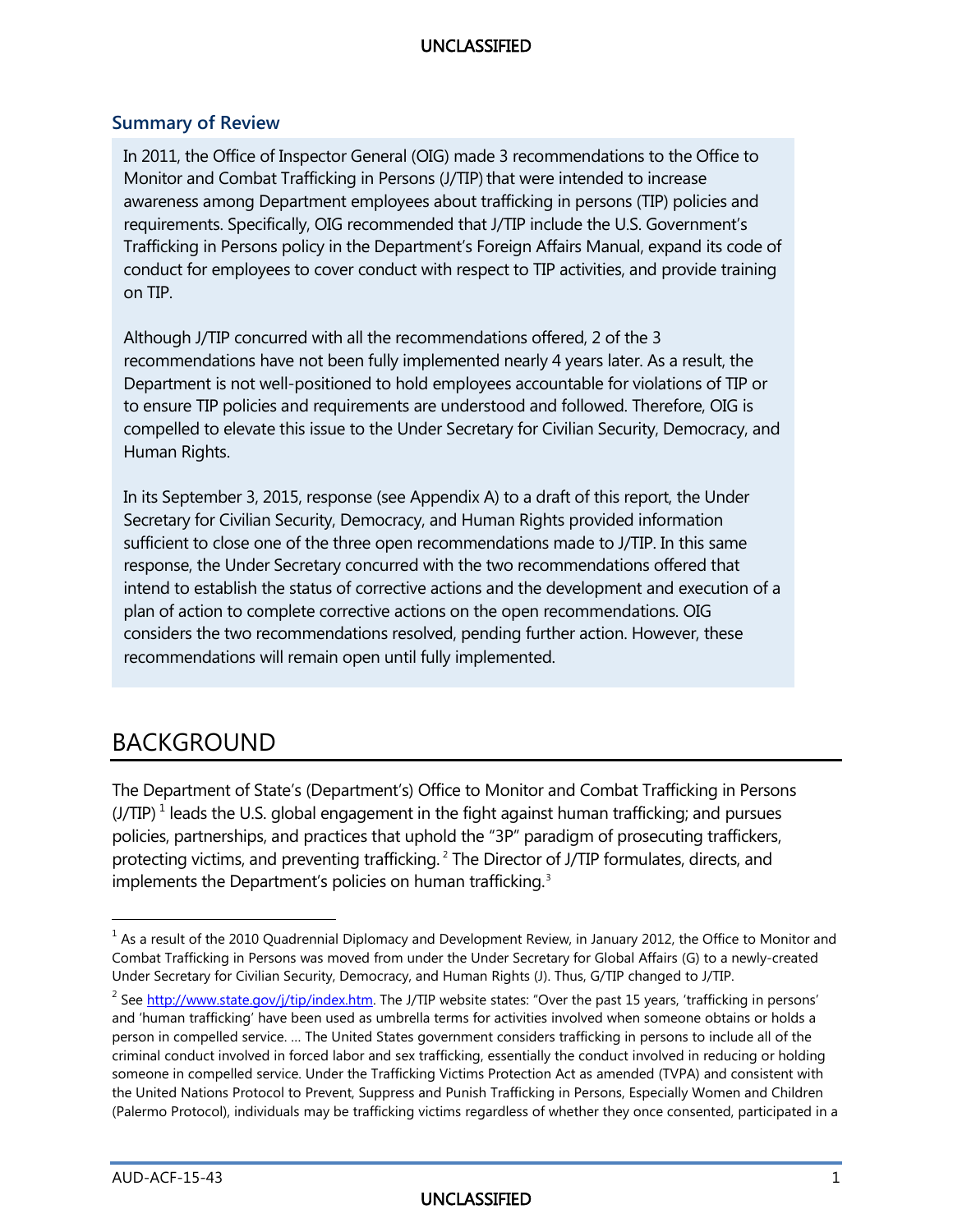commercial sex act and using forced domestic labor, it did not specifically address TIP or require employees to report suspected TIP violations. Based on these findings, OIG made four recommendations to J/TIP. Of these four recommendations, OIG closed Recommendation 3 on July 23, 2013, based on the Department's decision to designate OIG to receive reports of TIP violations. However, the other three recommendations to include the U.S. Government's TIP policy in the Department's Foreign Affairs Manual (FAM), expand its code of conduct for employees to cover conduct with respect to TIP activities, and provide training on TIP, remained open. On October 20, 2011, OIG issued a report entitled Audit of Bureau of East Asian and Pacific Affairs Compliance with Trafficking in Persons Requirements (AUD/IP-12-02). This audit found that Department employees were not uniformly aware of key matters relating to TIP, including what constitutes TIP activity, the penalties for TIP violations, and where to report allegations of violations. Moreover, although the Department's code of conduct prohibited employees from acquiring a

The Office of Management and Budget (OMB) Circular A-50, Audit Followup,<sup>4</sup> requires each agency to ensure that systems are in place for the prompt and proper resolution and implementation of audit recommendations, including written corrective actions plans, where appropriate. Likewise, the FAM, Volume 1, establishes Departmental policies for audit resolution, follow-up, and closure.

 OIG considers a recommendation "unresolved," "resolved," or "closed" based on the actions that the recommendation is one for which the Department has neither taken action nor stated how it plans to implement the recommendation. A resolved recommendation is one for which the Department yet completed, actions to fully implement the recommendation. Open recommendations include Department has taken or plans to take with respect to the recommendation. An unresolved has agreed to implement the recommendation or one in which the Department has begun, but not both unresolved and resolved recommendations. A closed recommendation is one for which the Department has completed actions necessary to implement the recommendation and OIG has determined that no additional action is required.

# RESULTS

 $\overline{a}$ 

The Department has not implemented two<sup>5</sup> of three OIG recommendations made in 2011 to increase awareness among Department employees of TIP policies and requirements. Although J/TIP

crime as a direct result of being trafficked, were transported into the exploitative situation, or were simply born into a state of servitude."

 $3$  Foreign Affairs Manual, Volume 1, Section 045.5-1(a)(2).

<span id="page-2-0"></span><sup>&</sup>lt;sup>4</sup> OMB Circular No. A-50 Revised, *Audit Followup* (Sept. 29, 1982).

<span id="page-2-1"></span> previously open recommendations, expanding trafficking in persons (TIP) training to all Department of State employees, <sup>5</sup> OIG provided J/TIP a draft of this Management Assistance Report that initially reported there were three open recommendations. Based on documentation provided by the Under Secretary for Civilian Security, Democracy, and Human Rights in response to a draft of this report, OIG verified that final corrective action occurred for one of three and modified this report accordingly.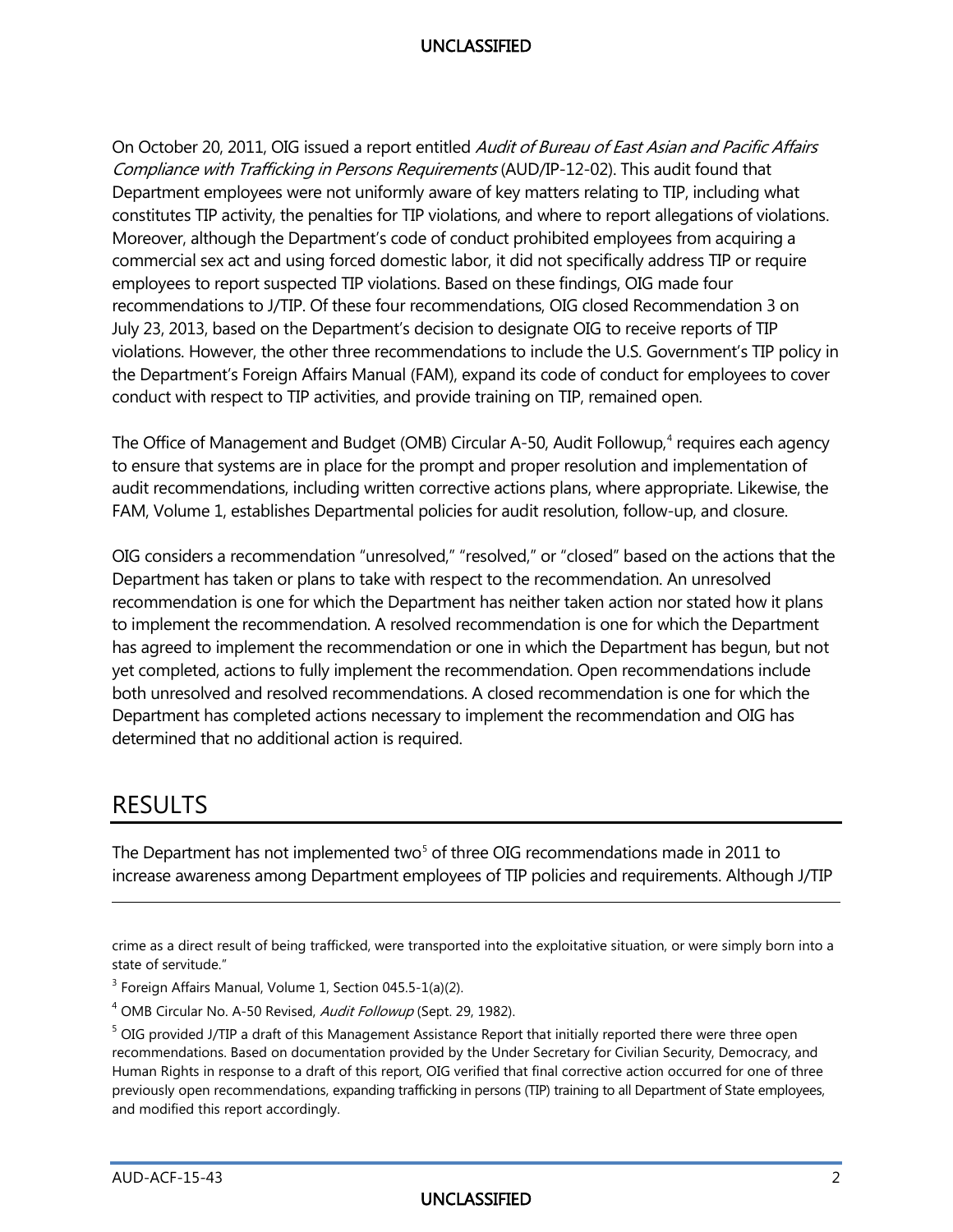"generally concurred" with the recommendations, J/TIP had not communicated with OIG on the recommendations or J/TIP providing an acceptable alternative to fulfill the intent of the open review and report on the status of corrective actions and the reasons for delays in completing status of its corrective actions with respect to the open recommendations. By not implementing the recommendations, the Department is not well-positioned to hold employees accountable for violations of TIP or ensure TIP policies and requirements are understood and followed. Therefore, OIG recommends that the Under Secretary for Civilian Security, Democracy, and Human Rights corrective actions on the remaining two recommendations. OIG also recommends that the Under Secretary provide a plan of action to complete corrective actions to address Recommendations 1 and 2 from OIG Report AUD/IP-12-02.

# **The Department Has Not Updated the Employee Standards of Conduct for TIP**

 Trafficking in Persons, in consultation with the Office of the Legal Adviser and the Director General of Human Resources, develop and include a TIP policy in the Department of State Standards of AUD/IP-12-02 Recommendation 2. OIG recommended that the Office to Monitor and Combat Conduct.

 In its response to the 2011 draft report, J/TIP stated that it "generally concurs" with the recommendation and noted that the U.S. Agency for International Development "recently put in place a revised standard of conduct relating to TIP, which may be a good starting point for they were in clearance with the Office of the Assistant Legal Adviser for Employment. Department discussions on this matter." In a memorandum to OIG dated August 1, 2012, J/TIP stated that it was updating the Department's Standards of Conduct as they relate to TIP and that

 No further communication was received from J/TIP until its response to a draft of this Management recommendations sent to J/TIP. In addition, OIG has notified Department management and Congress of these open recommendations in its Semiannual Reports to Congress. OIG reviewed the current version of the Department Standards of Conduct, as published in 3 FAM 4138 and found that, as of August 3, 2015, it did not include a TIP policy. Assistance Report. For example, OIG sent J/TIP a request for an update on July 23, 2013, and has continued to remind J/TIP of these open recommendations in monthly reports on open J/TIP

Current Status of the Recommendation: Resolved, pending further action.

# **The Department Has Not Fully Updated Department Policies on TIP**

AUD/IP-12-02 Recommendation 1. OIG recommended that the Office to Monitor and Combat Trafficking in Persons include, in the Foreign Affairs Manual (FAM), the U.S. Government policy regarding trafficking in persons (TIP) to include the definition of TIP activity and information on the prohibition against involvement in acts of TIP for Department of State personnel and contractors, the associated penalties for violations, and the mechanism to report such violations.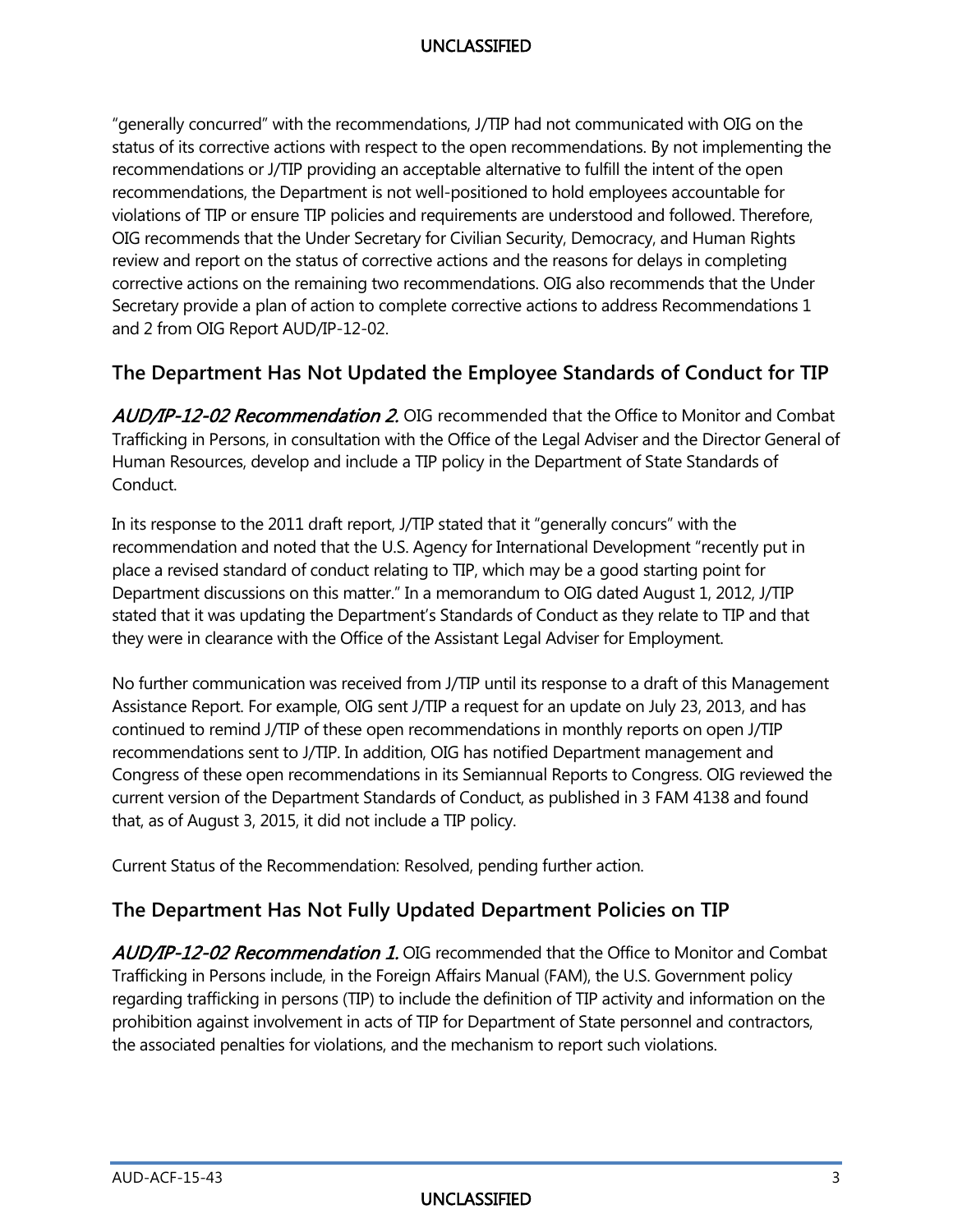In its response to the 2011 draft report, J/TIP stated that it "generally concurs" with the Director General have agreed that the FAM should have a distinct section on human trafficking. In its recommendation and noted that colleagues from the Bureau of Administration and the Office of the August 1, 2012, memorandum, J/TIP stated that it had drafted a new section for the FAM that includes a definition of TIP activity (1 FAM 045.6). Additionally, in the course of examining the FAM, J/TIP stated that it also worked with the Bureau of Consular Affairs to make minor changes to 7 FAM 1730 (Child Exploitation) in places where there were dated references to J/TIP.

 incorporate the U.S. Government policy on TIP. OIG found that 1 FAM 045.5 does provide a definition of TIP activity but does not address the other elements in the recommendation. Therefore, as of August 3, 2015, the FAM still does not provide information on the prohibition penalties for violations, and the mechanism to report such violations. OIG reviewed the FAM sections to determine whether FAM changes have been finalized to against involvement in acts of TIP for Department of State personnel and contractors, the associated

penalties for violations, and the mechanism to report such violations.<br>Current Status of the Recommendation: Resolved, pending further action.

# **The Department Has Expanded TIP Training to All Department Employees**

AUD/IP-12-02 Recommendation 4. OIG recommended that the Office to Monitor and Combat Trafficking in Persons, in consultation with the Foreign Service Institute and the Director General of Human Resources, expand trafficking in persons (TIP) training to all Department of State employees to include increasing the awareness of the U.S. Government's zero tolerance policy toward TIP and reducing the incidence of TIP activity involving contractor personnel and employees who represent the United States abroad.

 In its response to the 2011 draft report, J/TIP stated that it "generally concurs" with the the Office of the Under Secretary for Management, and the Foreign Service Institute (FSI). In its on-line universal TIP training course for Department employees. FSI hired a project manager and J/TIP staff provided their subject matter expertise. J/TIP stated that the course would include material regarding the U.S. Government's zero tolerance policy towards TIP and reducing the incidence of TIP recommendation and noted that it was discussing this matter with the Office of the Director General, August 1, 2012, memorandum, J/TIP stated that it had worked very closely with FSI to develop an activity involving contractor personnel and employees who represent the United States abroad. J/TIP also reported that the TIP training slides were complete and, once all the clearances have been received, the course would be made available to Department employees.

 As of August 3, 2015, the FSI course catalog contained five classes that reference trafficking in persons:

• EX275 - Trafficking in Persons Awareness for Diplomatic Security Personnel,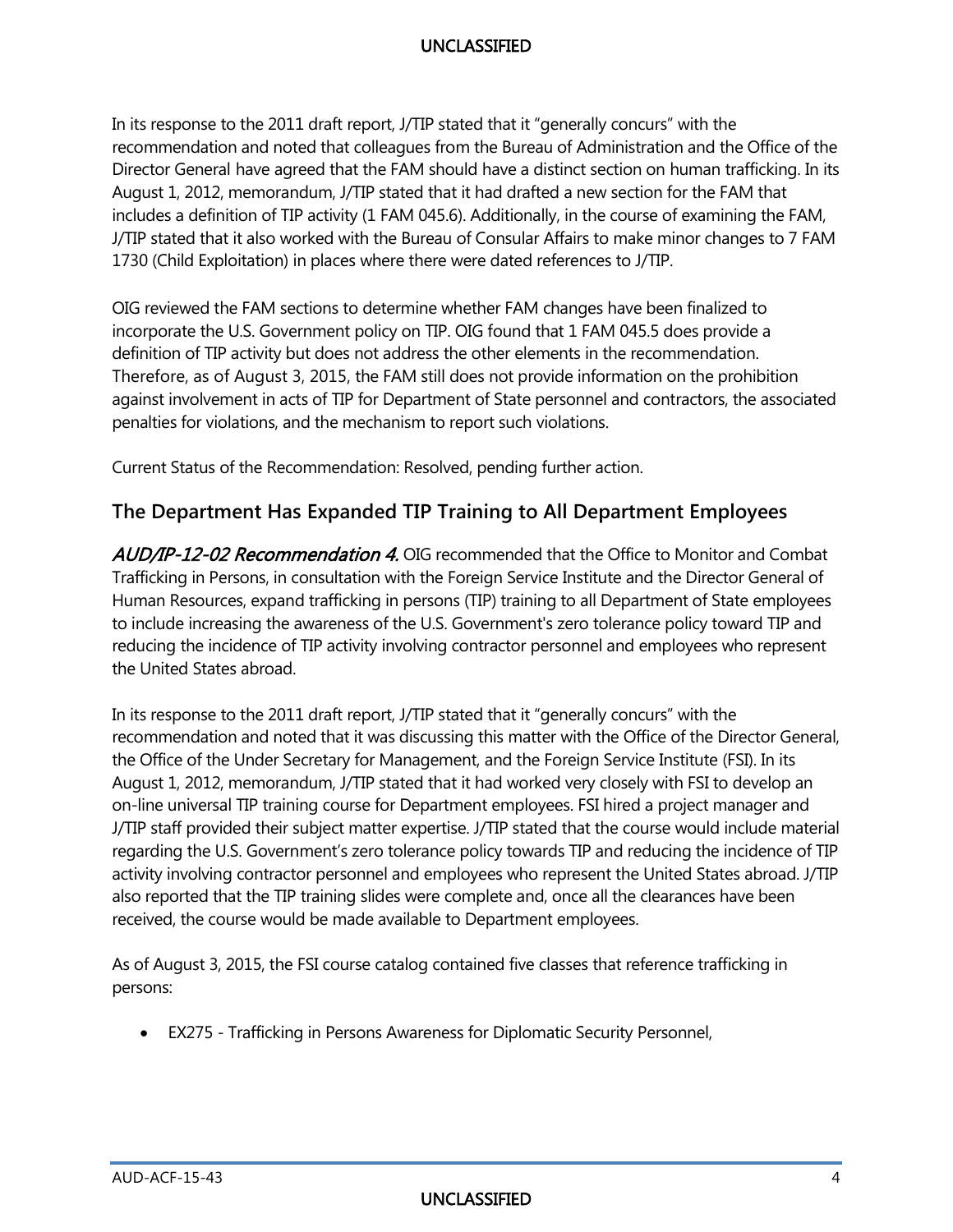- PC40[6](#page-5-0) Combating Trafficking in Persons,<sup>6</sup>
- PG140 Political/Economic Tradecraft,
- PA178 Contracting Officer's Representative, and
- PP460 Human Trafficking Awareness.

 The first four courses listed above—EX275, PC406, PG140, and PA178—are directed to specific subsets of Department personnel for performing their respective job duties. In addition, PP460 is available to all Department Foreign Service and Civil Service personnel and covers the definition of However, in August 2015, OIG performed a search of the Department's website and did not find evidence that it had been advertised to Department employees. TIP, TIP red flags, employee responsibilities, contracting requirements, and reporting requirements.

evidence that it had been advertised to Department employees.<br>In its September 3, 2015, response to a draft of this Management Assistance Report, the Under demonstrated that PP460 was indeed advertised to Department employees in a cable and in a State Magazine article.<sup>[7](#page-5-1)</sup> Therefore, PP460 and the cable advertising this training fulfilled the intent of the recommendation. OIG therefore considers this recommendation closed and no further action is Secretary for Civilian Security, Democracy, and Human Rights provided documentation that required.

Current Status of the Recommendation: Closed.

# **CONCLUSION**

 Nearly 4 years since OIG reported that J/TIP concurred with the recommendations offered, two of demonstrating that the Standards of Conduct have been updated or that sufficient corrective action has been taken on the related recommendation. OIG has periodically noted these open monthly reports on open J/TIP recommendations provided to J/TIP. As a result of not three recommendations remain open and J/TIP has not provided OIG documentation recommendations in a memorandum to J/TIP, in its Semiannual Reports to Congress, and in implementing the remaining two recommendations, the Department is not well-positioned to hold employees accountable for violations of TIP or to ensure TIP policies and requirements are understood and followed.

<span id="page-5-2"></span>Recommendation 1: OIG recommends that the Under Secretary for Civilian Security, Democracy, and Human Rights provide a report to OIG within 60 days of report issuance on the status of corrective actions and the reasons for delays in completing corrective actions on Recommendations 1 and 2 from Audit Report AUD/IP-12-02.

 $\overline{a}$ 

<span id="page-5-0"></span> $6$  The catalog course states that it is designed for consular employees as follows: "This course is designed to raise awareness of the patterns involved in trafficking in persons and the resources available if trafficking victims present themselves at a Consular Section."

<span id="page-5-1"></span> $<sup>7</sup>$  13 STATE 168582, dated December 20, 2013, and "Department to Launch Human Trafficking Training," State</sup> Magazine, October 2013, p. 30.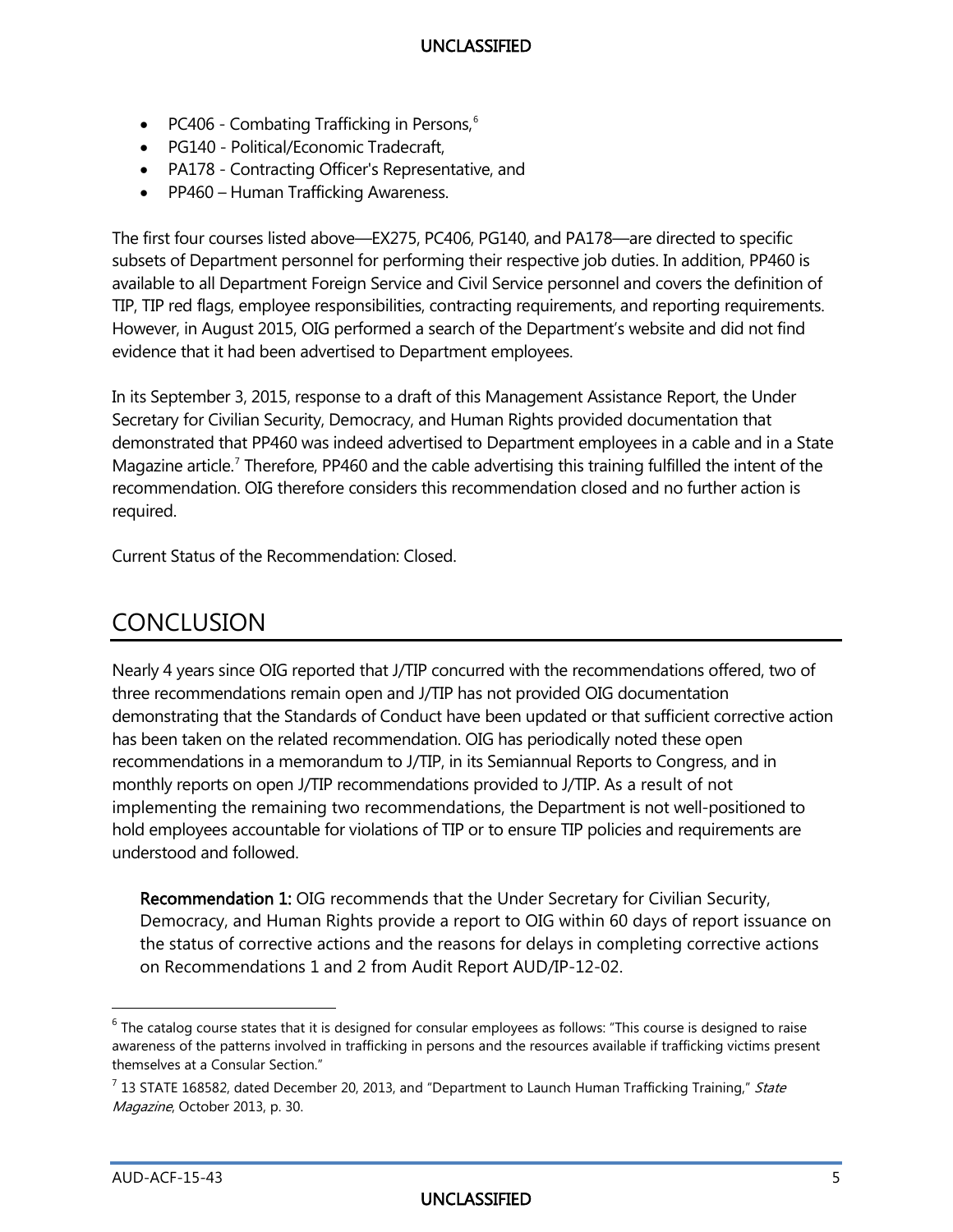Management Response: The Under Secretary for Civilian Security, Democracy, and Human Rights agreed with the recommendation.

 corrective actions on Recommendations 1 and 2 from Audit Report AUD/IP-12-02. OIG Reply: Based on the Under Secretary's agreement with the recommendation, OIG considers the recommendation resolved. In addition, with the closing of the previously open Recommendation 4 from the original report, this recommendation has been modified to exclude Recommendation 4. Recommendation 1 set forth above will be closed when OIG receives and accepts a report within 60 days of this Management Assistance Report. That report will address the status of corrective actions and the reasons for delays in completing

<span id="page-6-0"></span>Recommendation 2: OIG recommends that the Under Secretary for Civilian Security, Democracy, and Human Rights provide a plan of action to complete corrective actions, including appropriate milestones, to address Recommendations 1 and 2 from Audit Report AUD/IP-12-02.

Management Response: The Under Secretary for Civilian Security, Democracy, and Human Rights agreed with the recommendation.

 milestones, to address Recommendations 1 and 2 from Audit Report AUD/IP-12-02. OIG Reply: Based on the Under Secretary's agreement with the recommendation, OIG considers the recommendation resolved. In addition, with the closing of the previously open Recommendation 4 from the original report, this recommendation has been modified to exclude Recommendation 4. Recommendation 2 set forth above will be closed when OIG receives and accepts a plan of action to complete corrective actions, including appropriate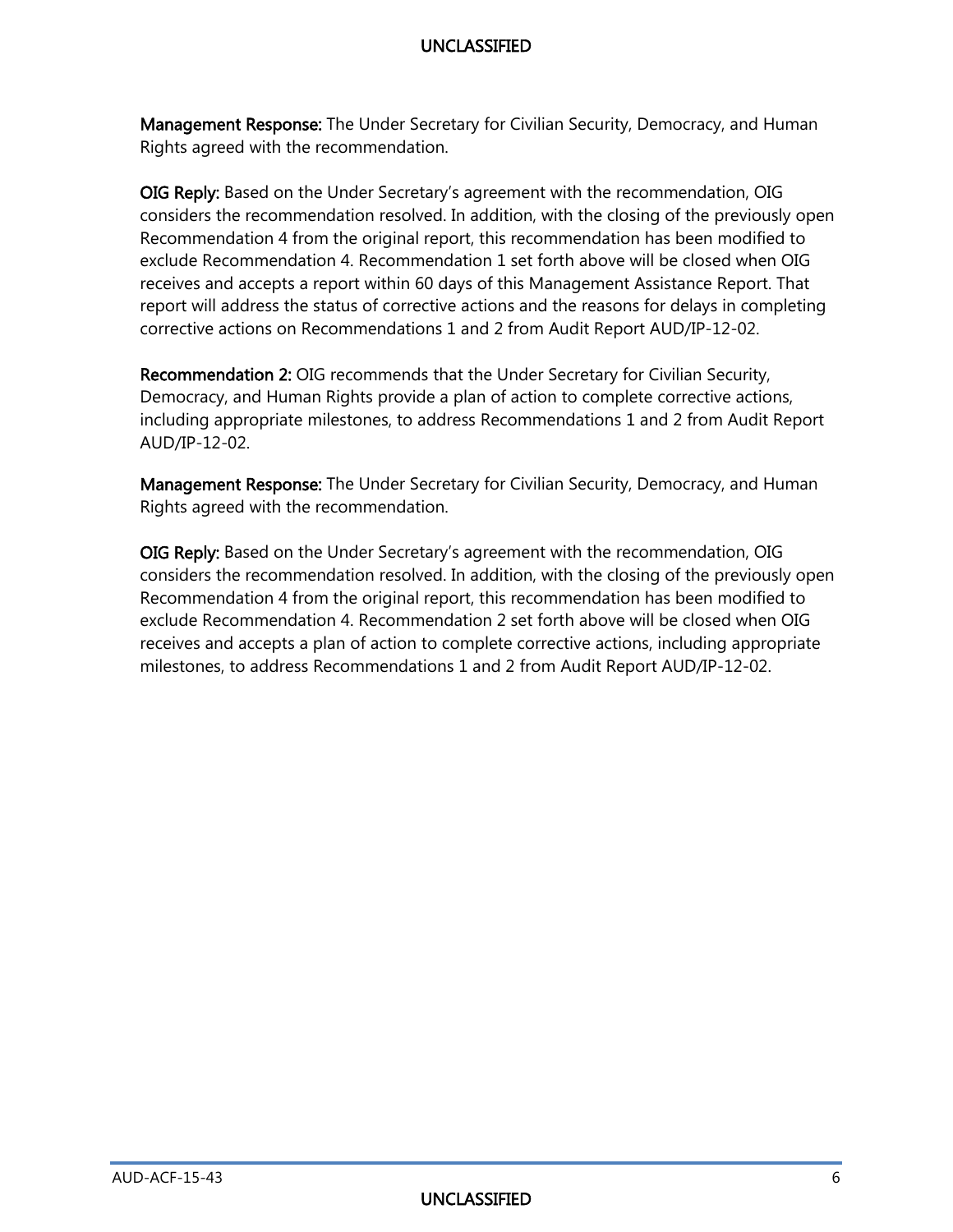# RECOMMENDATIONS

[Recommendation 1: OIG recommends that the Under Secretary for Civilian Security,](#page-5-2)  [Democracy, and Human Rights provide a report to OIG within 60 days of report issuance](#page-5-2)  [on the status of corrective actions and the reasons for delays in completing corrective](#page-5-2)  [actions on Recommendations 1 and 2 from Audit Report AUD/IP-12-02.](#page-5-2) 

[Recommendation 2: OIG recommends that the Under Secretary for Civilian Security,](#page-6-0)  [Democracy, and Human Rights provide a plan of action to complete corrective actions,](#page-6-0)  [including appropriate milestones, to address Recommendations 1 and 2 from Audit](#page-6-0)  [Report AUD/IP-12-02.](#page-6-0)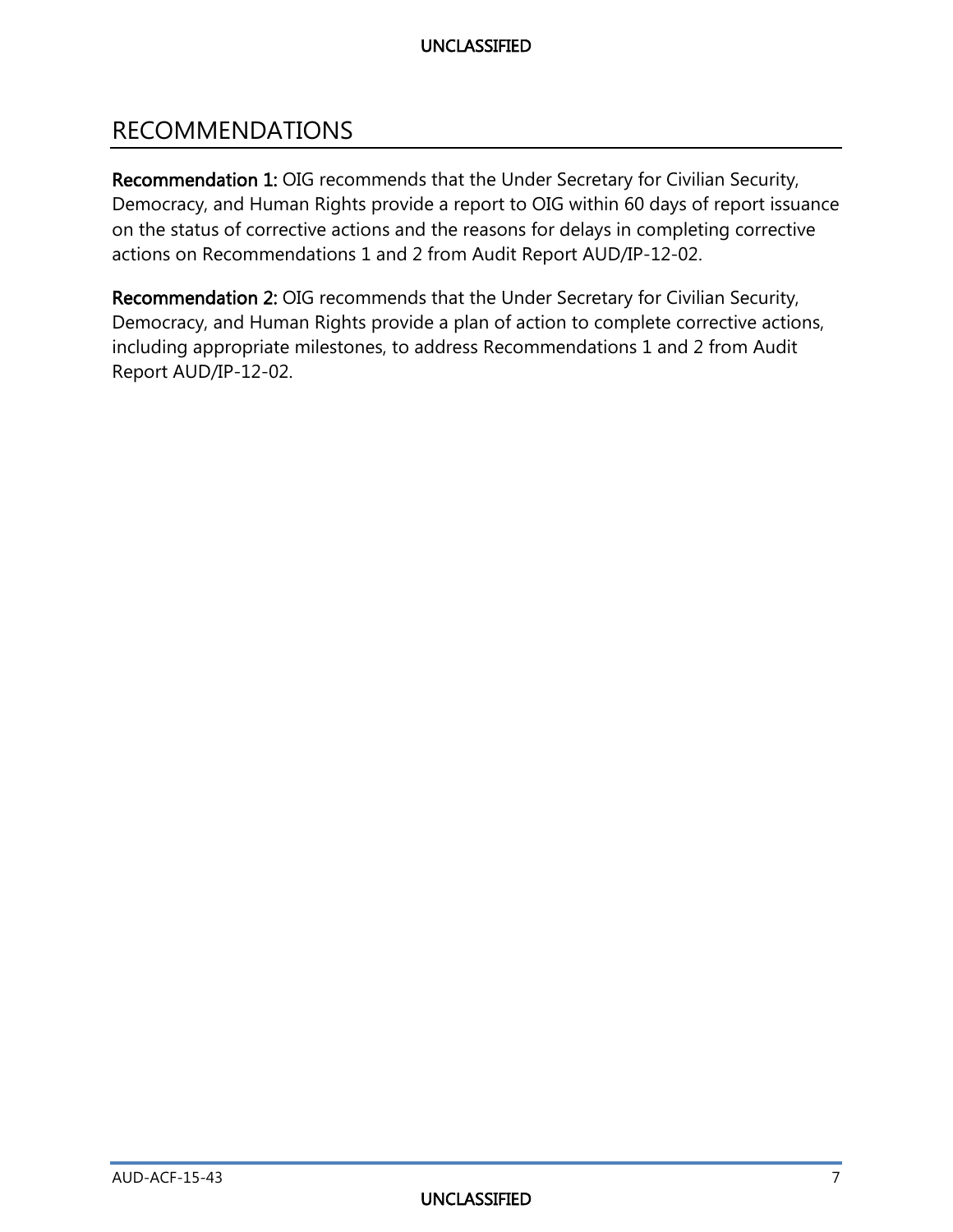# APPENDIX A: UNDER SECRETARY FOR CIVILIAN SECURITY, DEMOCRACY, AND HUMAN RIGHTS RESPONSE TO DRAFT REPORT



**United States Department of State** 

Washington, D.C. 20520

UNCLASSIFIED

September 3, 2015

#### MEMORANDUM FOR INSPECTOR GENERAL LINICK (OIG)

J - Sarah B. Sewall FROM:

SUBJECT: Draft OIG Report on the Department's Actions to Strengthen Standards of Conduct as They Relate to Trafficking in Persons (TIP)

Thank you for calling to my attention the recommendations outstanding from your previous audit report on compliance with TIP requirements by the Bureau of East Asian and Pacific Affairs (AUD/IP-12-02) and for providing me the opportunity to comment formally on this management assistance report.

Combatting human trafficking is a top policy priority, not only for me, but also for the Administration and Secretary Kerry. And, while much of our anti-TIP work involves working with other governments to better prevent this heinous crime, protect victims, and prosecute suspected traffickers, we in the Department know that it is our responsibility to set the highest standards for our own practices and behavior. That is why we, as part of the U.S. government, have a zero tolerance policy regarding TIP and specifically prohibit employees from procuring commercial sex acts and from using forced domestic labor. That is also why we have taken important steps in recent years to increase awareness of TIP within the Department, such as developing a new training course for all employees.

I regret that the TIP office did not keep the OIG fully informed of these steps or its work to implement the recommendations from the audit report. I recently learned that, subsequent to the issuance of the 2012 OIG report, J/TIP did not have a consistent designated point of contact (POC) to oversee follow-up and closure of OIG recommendations. However, J/TIP has now designated an OIG POC and established a management chain to ensure that this POC is held accountable for responsiveness to the OIG. In addition, I have asked your audit team, effective immediately, to routinely share information with me on any outstanding recommendations that have come to the bureaus and offices under my purview so that I can ensure all J components are fully responsive to the OIG.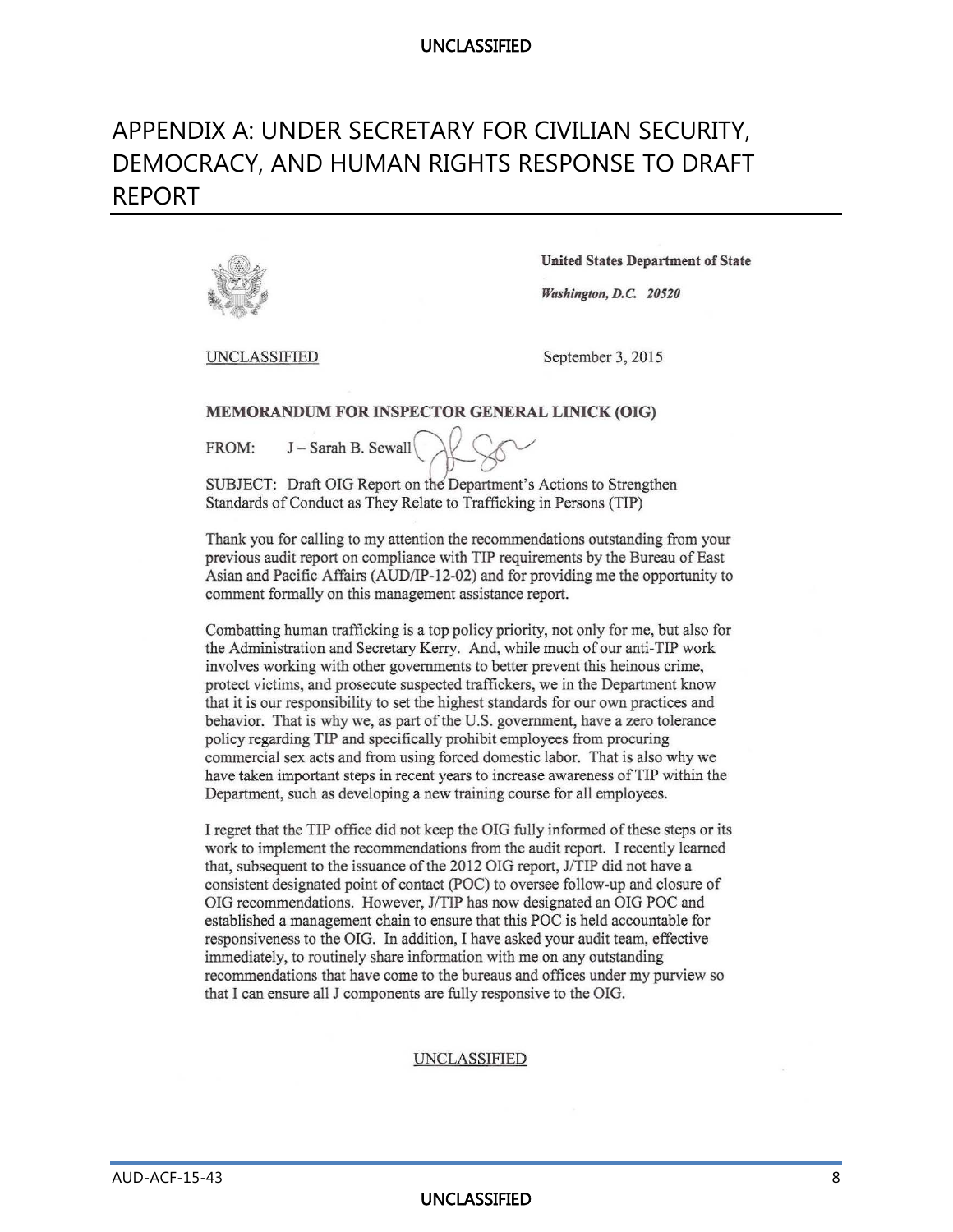# UNCLASSIFIED

 $-2-$ 

In responding to your draft report, I concur with both recommendations. I also offer one important factual correction:

Your recent draft report acknowledges that, consistent with the prior audit report's recommendation to expand TIP training to all Department employees (recommendation 4), the TIP office worked closely with the Foreign Service Institute to develop an on-line universal TIP training course. This course (Human Trafficking Awareness Training, PP460) uses interactive modules and case studies to define human trafficking, identify red flags, and outline the Federal government's zero tolerance policy; it also provides information on the Department's standards of conduct related to trafficking, particularly sex trafficking, and outlines how to report information about potential or actual instances of human trafficking or related activities. However, your report states that creation of this course is not sufficient to close the relevant recommendation because "[the course] has not been advertised in Department Notices or cables to post and Department employees."

That is incorrect. On December 20, 2013, FSI released a cable to all diplomatic and consular posts announcing the new, interactive online course (see 13 STATE 168582). This cable stated that all direct-hire employees should take the course and advised that mission leadership strongly encourage all personnel under Chief of Mission authority to take it, as well. Notably, this course had been previewed for all Department personnel earlier in the year in a State Magazine article entitled "Department to Launch Human Trafficking Training."

Therefore, I respectfully ask that you correct the forthcoming management assistance report to accurately reflect both the creation of the training course and the announcement of that course to all Department employees.